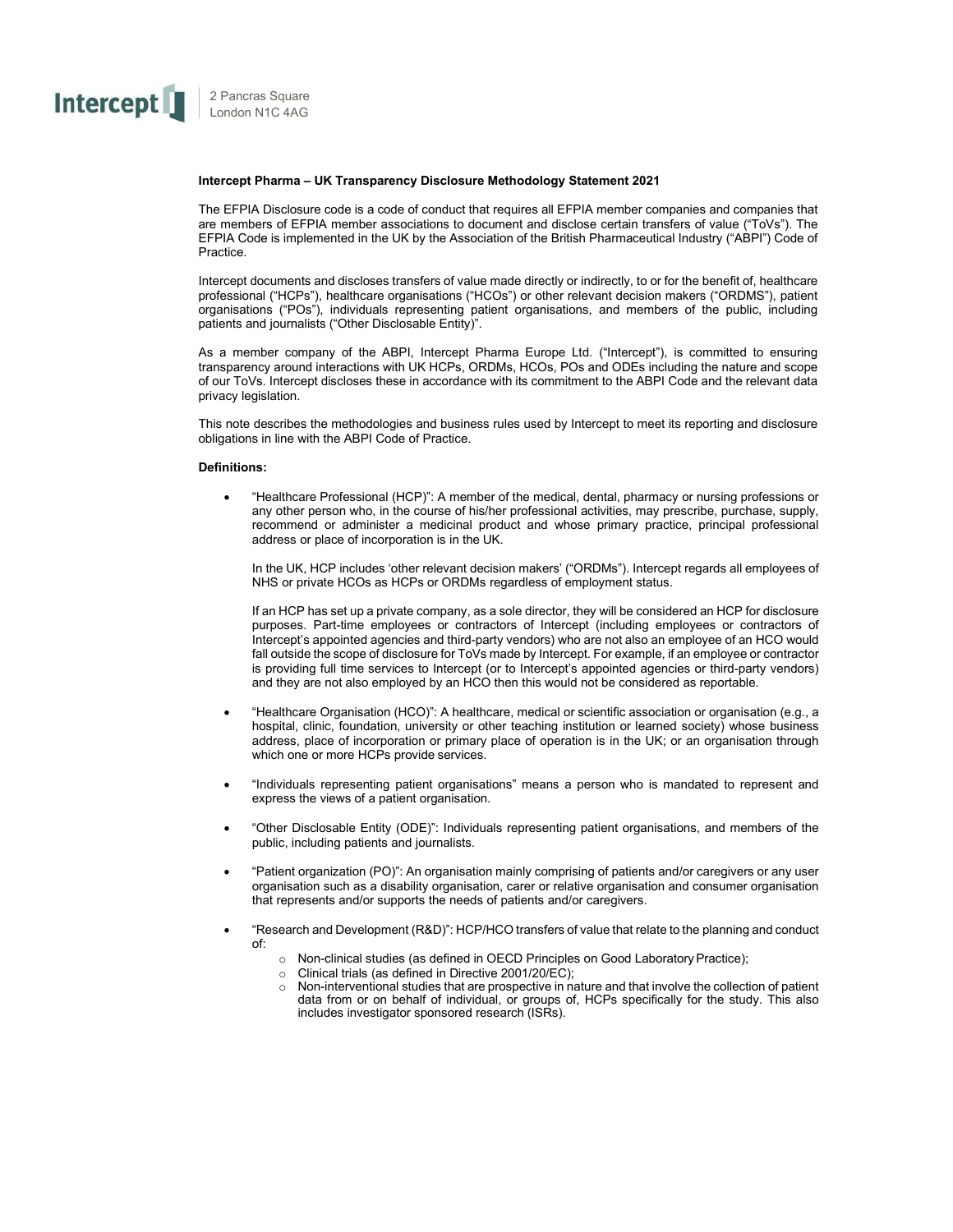

# **Transfers of Value**

ToVs made directly to an HCP/HCO/PO or ODE, or indirectly on behalf of Intercept through a third party, will be disclosed within this report.

The disclosure of transfers of value to a PO must include both the monetary value and a description of that support to enable the reader to understand the nature of that support or the arrangements.

ToVs made to ODEs are not disclosed by name and include for each category the total number of ODE, the total monetary value and a description of the support provided.

The following ToVs will be included within our disclosure report:

|                                                                                                                                                                                             | <b>Example activities</b>                                                                                                                                                                     | HCP* | <b>HCO</b> | <b>PO</b> | <b>ODE</b> |
|---------------------------------------------------------------------------------------------------------------------------------------------------------------------------------------------|-----------------------------------------------------------------------------------------------------------------------------------------------------------------------------------------------|------|------------|-----------|------------|
| <b>Contracted Services</b><br>ToVs resulting from or related to a contract where the HCP /<br>HCO/PO / ODE provides services.                                                               | <b>Advisory Boards</b><br><b>Speaker Services</b><br><b>Consulting Services</b><br><b>Steering Committees</b>                                                                                 |      |            |           |            |
| Related expenses to the contracted service<br>ToVs directly related to a fee for service contract**.                                                                                        | Travel (incl. flights, taxi, train,<br>parking)<br>Accommodation                                                                                                                              | ✓    |            | ✓         |            |
| Sponsorship agreements<br>ToVs made to either the HCO/PO directly or to an<br>event organizer or other third party appointed by the<br>HCO/PO to manage an educational or scientific event. | Congress sponsorship<br>Stand / booth sponsorship<br>Refreshment / food sponsorship                                                                                                           |      | ✓          | ✓         |            |
| <b>Registration fees</b><br>ToVs related to the registration of an HCP / HCO to attend a<br>congress or educational event.                                                                  | <b>Registration fees</b>                                                                                                                                                                      | ✓    | ✓          |           |            |
| Travel and accommodation relating to a congress or<br>educational event<br>ToVs related to travel and accommodation in support of HCP<br>attendance at a congress or educational event.     | Travel (incl. flights, taxi, train,<br>parking)<br>Accommodation                                                                                                                              | ✓    |            |           |            |
| <b>Donations</b><br>Non-financial support provided for an unspecified purpose.                                                                                                              | Donations                                                                                                                                                                                     |      | ✓          |           |            |
| Grants<br>Funding provided to support a specific activity that provides<br>educational benefit or enhances patient care.                                                                    | Grants                                                                                                                                                                                        |      | ✓          | ✓         |            |
| <b>Research and development</b><br>ToVs related to non-clinical studies, clinical studies and non-<br>interventional studies.                                                               | Investigator site fees<br>Advisory boards related to R&D<br><b>Expert meeting services</b><br>Data safety monitoring boards<br>Steering Committee meetings<br>Investigator sponsored research | ✓    | ✓          |           |            |
| <b>Collaborative Working including joint workings</b>                                                                                                                                       | <b>Joint Workings</b>                                                                                                                                                                         |      | ✓          | ✓         |            |

\*HCP disclosure will only be made based on named individual if consent has been obtained, refer below for further information on our consent methodology.

\*\* In the event an HCP is contracted for services and is paid through an HCO that the HCP is part of, disclosure of the ToVs in respect of the contracted service will be made against such HCO that received the ToV, however, any "person" related expenses, such as travel and accommodation, will be reported on the HCP unless otherwise stated in the contract.

Research and development will be disclosed in aggregate for all UK transfers of value.

Nominal / small ToVs might be made to HCPs participating in "blind" market research. As Intercept does not (and will not) know the identities of the individual participants to such "blind" market research, Intercept has not reported any ToVs for such activities.

## **Consent Methodology**

Data protection law requires Intercept to collect consent from UK HCPs to disclose ToVs against named individuals. Intercept has contacted relevant UK HCPs to seek their consent to disclose all interactions entered